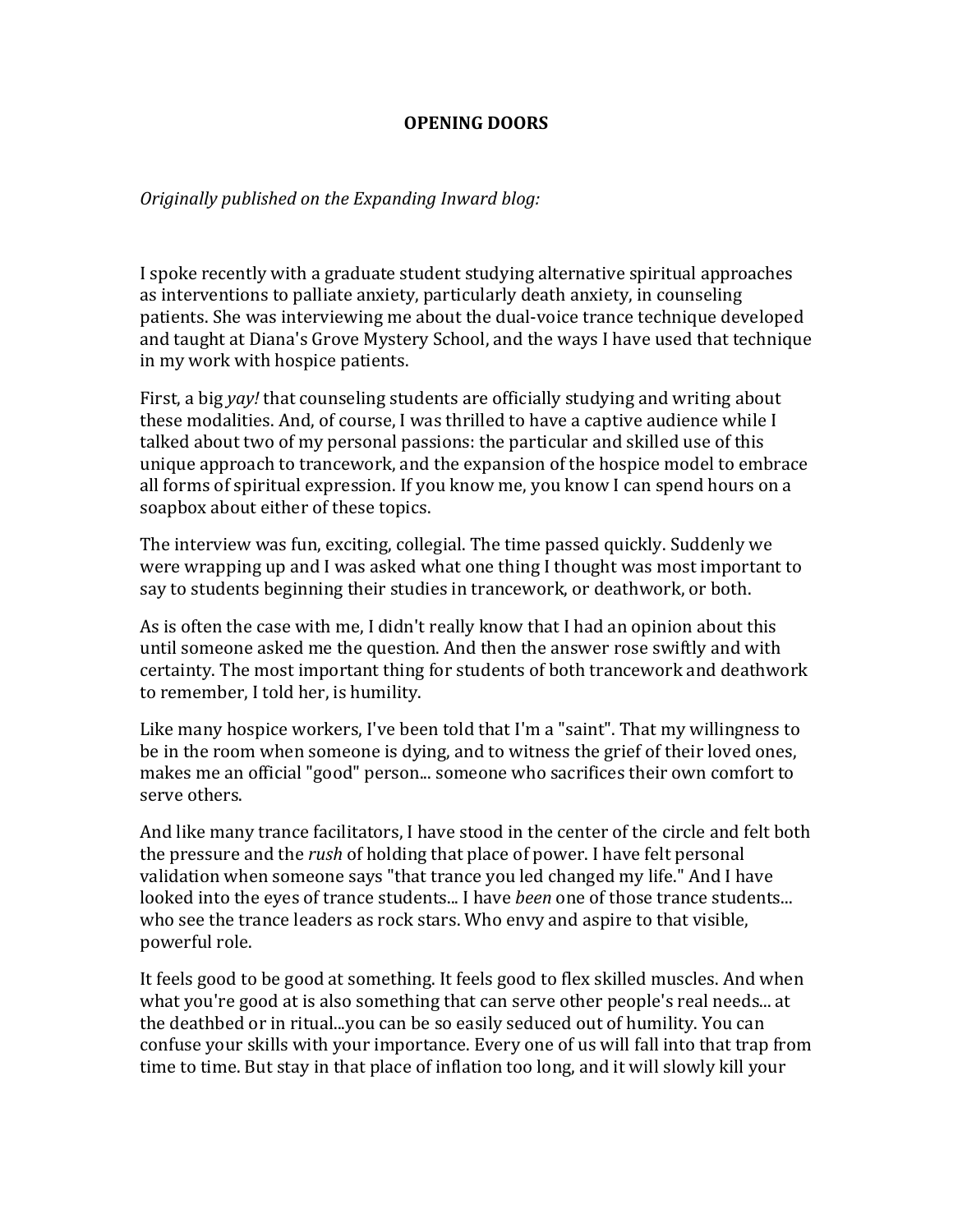excellence. It will starve the intention that lies at the heart of all truly excellent work. 

Excellence arises from the confluence of honed skills and pure intention. Excellence arises when you want something to *be*, in the world, more than you want to be the agent of its becoming.

When I began working in hospice, I went through a slow and painful process of peeling away the layers of ego that were standing between me and by ability to do impeccable service to and for the dying patients and their families. It was tricky because, at first, I would stand outside the door to the patient's room, collect myself energetically, and enter with the intention "I want to help." What could be wrong with that? But inside the room, there was still something in the way. Something blocking my full engagement with what was actually happening, and my ability to respond flexibly and appropriately. After awhile, I thought I understood the problem, and I changed my intention... "I want there to *be* help." I let go of being the one who did the helping. I just wanted help to exist.

And maybe you can spot what still needed to be peeled away, and took me a few more tries to get right. It can't be about *me* wanting anything. And it can't be about *help* as I define it. *What is needed* is defined by the one who needs it, not by the one who gives it. So many pieces of our own unspoken agendas can exist, subtly and stealthily, in intentions that sound and feel selfless.

Now, I walk into that room with the intention "may space be made for whatever is needed." Sometimes my presence is *not* needed. Sometimes I find someone else who can provide the comfort and connection that I cannot. Sometimes what people need most is something to push against  $-$  a way to express their anger at their fear. Sometimes the target of that anger is me.

*May space be made for what is needed*. This is also the foundation of trancework as it was taught to me. Each person has their own wisdom. Each person knows best, and knows so much more than I ever could, about their own wounds and strengths, motivations and memories and potent inner symbols and the faces of their own gods. As a trance facilitator I simply help open a space in which everyone present can access the wisdom that belongs to them. Far from being a "rock star" role, the job of the skilled trance facilitator is to disappear. People should not remember my 'beautiful' words... they should remember the experience they created for themselves, in the space that I helped hold. *That* is the experience that can heal.

When I stand next to a deathbed, or in the middle of a ritual circle. I have the least *knowledge* of anyone in the room. I have some skills. I have some techniques and some confidence. That's all. The person in the bed, the people who are journeying... they know things I will never know. They know *everything*. When I perform excellently, all that I do is open a door. You are the celebrity arriving at the awards show, and I am the anonymous person who respectfully opens the car door for you and then steps back into the shadows. That red carpet isn't my path. It's yours.